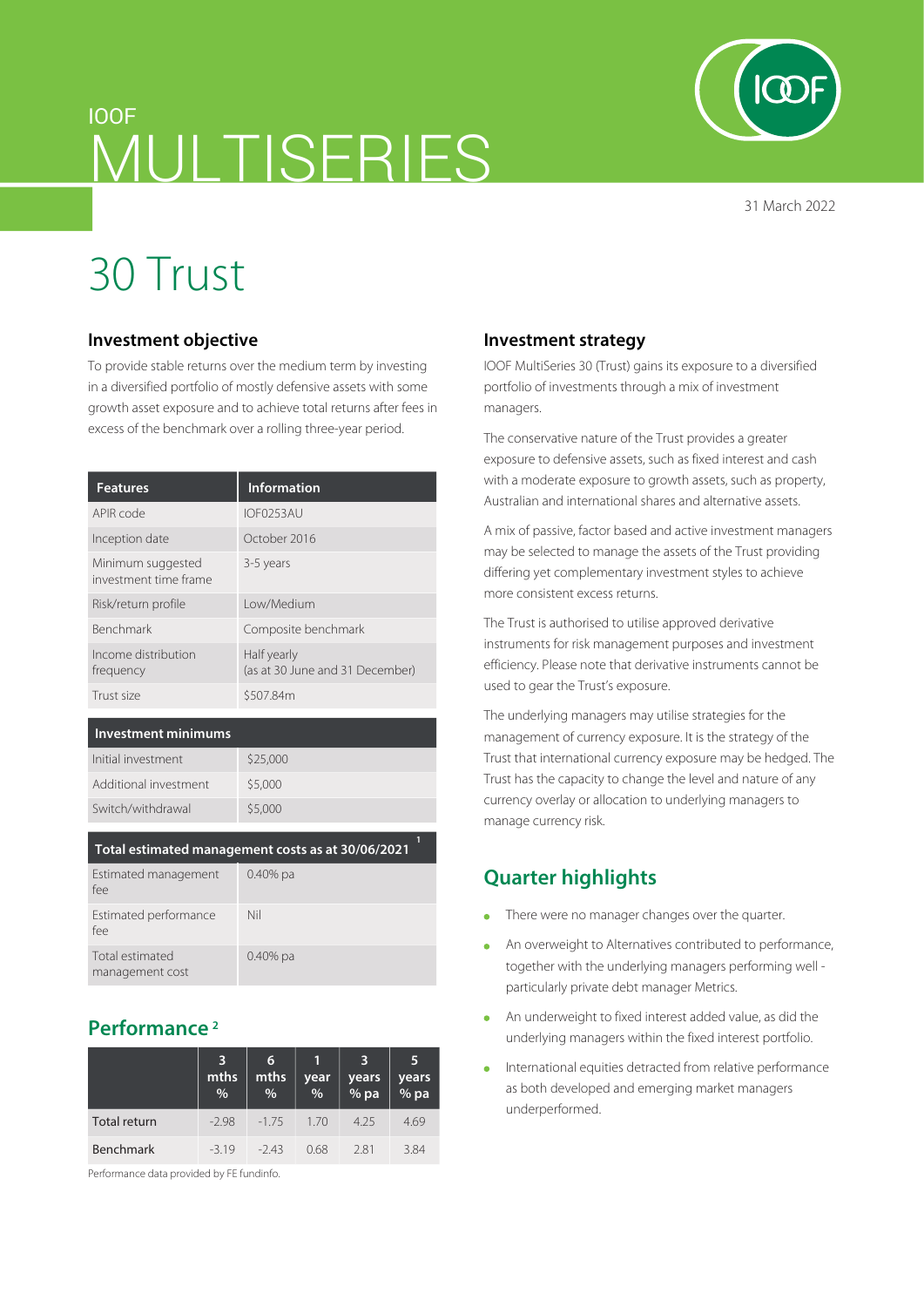# **Manager weightings**

| <b>Asset class</b>                | Investment manager/s strategy                                     | Manager style/strategy description                                     | Asset<br>allocation<br>$\%$ |
|-----------------------------------|-------------------------------------------------------------------|------------------------------------------------------------------------|-----------------------------|
| Australian shares                 | Acadian Asset Management (Australia) Limited                      | Small companies                                                        | 0.72                        |
| Australian shares                 | AllianceBernstein Investment Management<br>Australia Limited      | Concentrated value                                                     | 1.00                        |
| Australian shares                 | <b>IOOF OuantPlus</b>                                             | Enhanced passive                                                       | 1.33                        |
| Australian shares                 | Northcape Capital Pty Ltd                                         | Quality                                                                | 1.16                        |
| Australian shares                 | Quest Asset Partners Pty Limited                                  | Fundamental quality and growth                                         | 1.28                        |
| Australian shares                 | The Northern Trust Company of Hong Kong<br>Limited                | Ouantitative multi-factor                                              | 3.08                        |
| Australian shares                 | Transactional cash (IOOF Investment Services<br>Ltd               | Transactional cash                                                     | 0.02                        |
| International shares              | Alphinity Investment Management Pty Ltd                           | Quality with earnings leadership                                       | 0.93                        |
| International shares              | Brown Advisory Limited                                            | Global quality growth                                                  | 0.74                        |
| International shares              | Challenger Limited                                                | Index plus a margin                                                    | 3.29                        |
| International shares              | William Blair Investment Management                               | Quality at reasonable prices (emerging<br>markets)                     | 0.31                        |
| International shares              | TT International                                                  | Growth at reasonable prices (emerging<br>markets)                      | 0.35                        |
| International shares              | Neuberger Berman Australia Pty Limited                            | Emerging quality growth (emerging<br>markets)                          | 0.37                        |
| International shares              | Berkeley Street Asset Management                                  | Small cap quality growth (emerging<br>markets)                         | 0.20                        |
| International shares              | Royal London Asset Management                                     | Intrinsic value                                                        | 1.68                        |
| International shares              | Vaughan Nelson Investment Management                              | SMID cap value                                                         | 0.52                        |
| International shares              | Vontobel Asset Management Australia Pty Ltd                       | High quality growth at sensible prices                                 | 0.99                        |
| International shares              | Transactional cash (IOOF Investment Services<br>Ltd)              | Transactional cash                                                     | 0.08                        |
| Australian property               | Direct Property (IOOF Investment Services Ltd)                    | Core                                                                   | 2.77                        |
| Australian property               | Macquarie Investment Management Limited                           | Passive listed Australian property<br>securities                       | 0.02                        |
| International property            | Macquarie Investment Management Limited                           | Passive listed global property securities                              | 1.55                        |
| Alternatives                      | AllianceBernstein Investment Management<br>Australia Limited      | Absolute & multi-strategy                                              | 0.44                        |
| Alternatives                      | Invesco Australia Limited                                         | Absolute & multi-strategy                                              | 0.98                        |
| Alternatives                      | Macquarie Investment Management Limited                           | Passive listed global infrastructure                                   | 1.00                        |
| Alternatives                      | Metrics Credit Partners Pty Limited                               | Australian senior secured corporate, real<br>estate and mezzanine debt | 8.68                        |
| Australian fixed interest         | Ardea Investment Management                                       | Diversified fixed income and total return<br>Australian fixed income   | 7.30                        |
| Australian fixed interest         | Janus Henderson Investors (Australia) Funds<br>Management Limited | Active Australian fixed interest                                       | 4.95                        |
| Australian fixed interest         | Metrics Credit Partners Pty Limited                               | Australian corporate loans                                             | 4.55                        |
| Australian fixed interest         | Western Asset Management Company                                  | Australian bonds                                                       | 4.47                        |
| Australian fixed interest         | Transactional cash (IOOF Investment Services<br>Ltd               | Transactional cash                                                     | 0.86                        |
| International fixed<br>interest   | Brandywine Global Investment Management,<br>LLC                   | Top-down, value-driven                                                 | 7.95                        |
| International fixed<br>interest   | Invesco Australia Limited                                         | International core fixed income                                        | 10.39                       |
| International fixed<br>interest   | Stone Harbor Investment Partners LP                               | Emerging markets debt                                                  | 2.49                        |
| International fixed<br>interest   | Western Asset Management Company                                  | Global high-grade multi-asset credit                                   | 2.36                        |
| Cash and short-term<br>securities | IOOF Investment Services Ltd                                      | Short-term money market securities                                     | 21.21                       |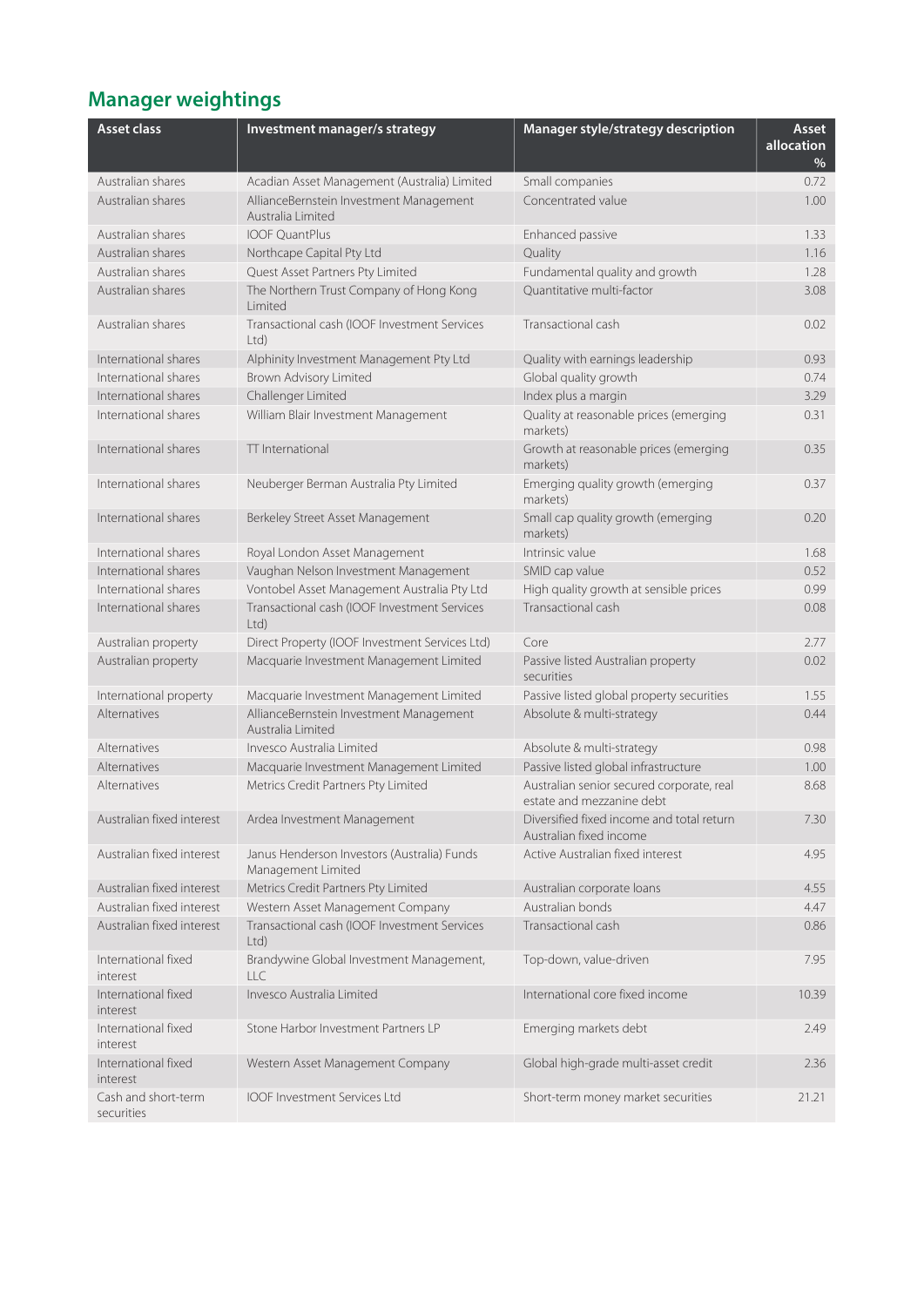## **Asset allocation range**

| Asset class                    | Asset<br>range |
|--------------------------------|----------------|
| Cash and short-term securities | 10-35%         |
| Diversified fixed interest     | $35 - 60%$     |
| Alternatives                   | $0 - 20%$      |
| Property                       | $0 - 20%$      |
| Australian shares              | $0 - 20%$      |
| International shares           | 0-20%          |

# **Top holdings - Australian shares 3**

| <b>BHP Group Ltd</b>                            | 0.75%    |
|-------------------------------------------------|----------|
| Commonwealth Bank of Australia                  | 0.46%    |
| National Australia Bank Limited                 | 0.41%    |
| CSI Limited                                     | 0.37%    |
| Transurban Group Ltd.                           | $0.30\%$ |
| Macquarie Group Limited                         | 0.30%    |
| Australia and New Zealand Banking Group Limited | 0.20%    |
| Westpac Banking Corporation                     | 0.19%    |
| Woolworths Group Ltd                            | 0.18%    |
| <b>Telstra Corporation Limited</b>              | $0.17\%$ |

# **Top holdings - International shares**

| Microsoft Corporation           | 0.43% |
|---------------------------------|-------|
| Apple Inc.                      | 0.27% |
| Amazon.com, Inc.                | 0.27% |
| UnitedHealth Group Incorporated | 0.18% |
| Alphabet Inc. Class A           | 0.17% |
| Visa Inc. Class A               | 0.14% |
| Alphabet Inc. Class C           | 0.13% |
| <b>NVIDIA Corporation</b>       | 0.11% |
| Nestle S.A.                     | 0.11% |
| Mastercard Incorporated Class A | 0.10% |

### **Asset allocation**



# **Actual versus target asset allocation**